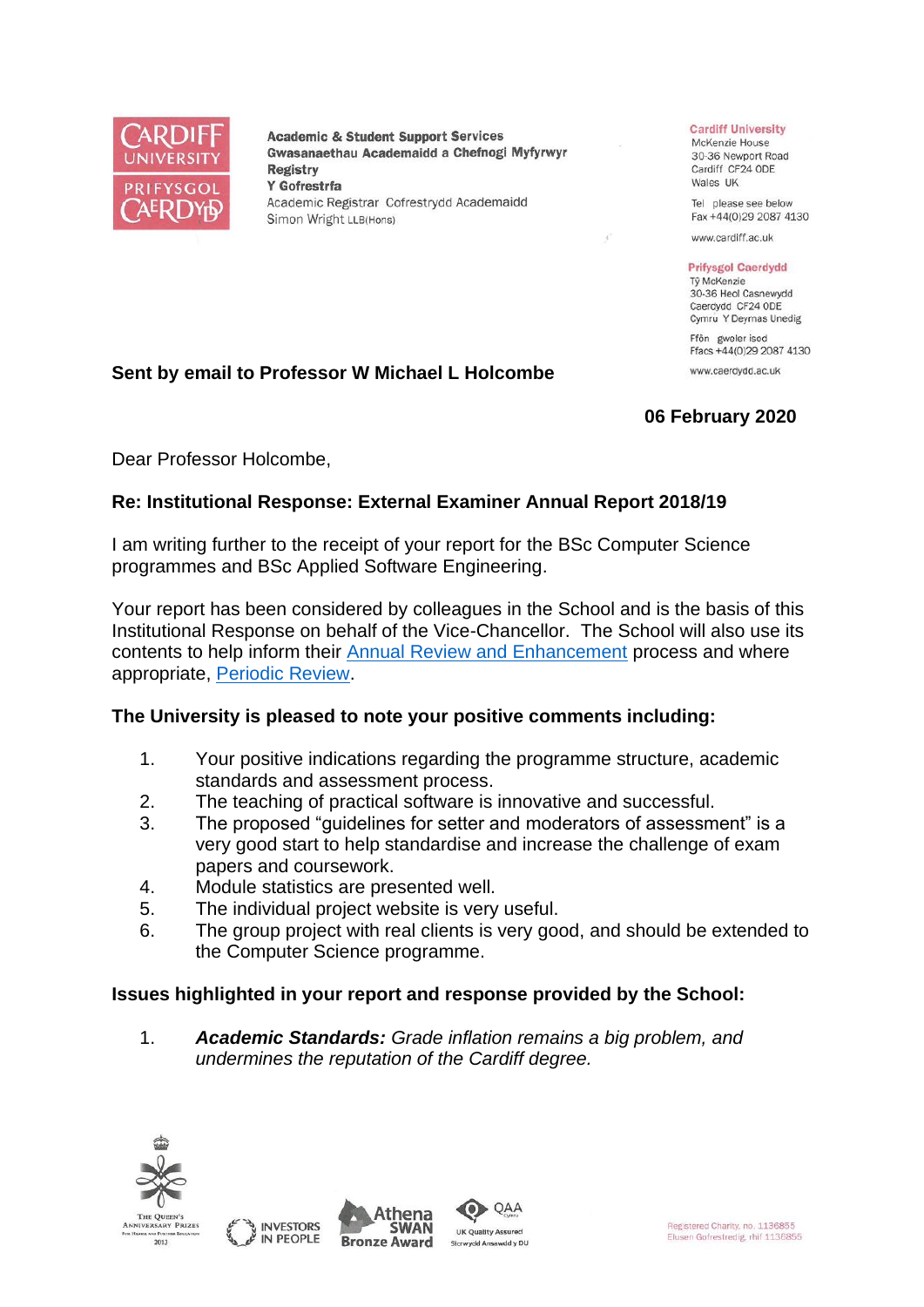The School continues to work towards addressing this issue but recognises that grade inflation is not something that can be solved in a single academic year, requiring a gradual and evidence-based response. The % of firsts awarded did decline this year compared to last year as this process started to have an effect.

As discussed last year, a working group was convened to look at the level, type and content of the final year assessments. It is worth noting that due to the structure of our final year the recommendations and findings from this group were not able to be acted upon during this academic year, as the bulk of taught modules are in the Autumn semester, with the Spring semester taken up with the final year project and a single taught module.

This working group reported back to the Teaching, Learning and Academic Quality Committee (TLAQC) during Spring semester and found from a statistical analysis of assessment performance that there is no single cause of the increased number of firsts. There is a statistically significant difference between the performance of students who have been on placement and those who have not, with placement students performing significantly better. Whether this is caused by the action of going out on placement or a reflection of the better students being able to gain placements is unclear, but it is unsurprising that given this relationship an increase in the number of students successfully gaining placements (as the School has seen in recent years) would lead to an increase in performance in the final year.

The working group has produced guidance for staff around the setting of assessments, which makes staff aware of the proportion of assessments that should be set at different levels (recall, application, synthesis) and provides information on the level of detail required for marking criteria. This guidance was made available prior to the setting of assessments for the 19/20 academic year, it is expected that this will result in a change in the assessments set during this year.

Additionally, for academic year 19/20 the School has implemented a new internal moderation process, which includes assessments being considered by a panel of academics. This allows assessments to be considered across the whole year for quality and level with a consistent view. The first moderation panels held will specifically be paying attention to this issue for second- and third-year modules.

## 2. *Assessment Process: Scaling of marks should be undertaken where appropriate - according to agreed guidelines.*

Scaling of marks is not covered by the Academic Regulations for 19/20. However, guidance is provided in the Cardiff University Marking Policy, which firstly defines Scaling as: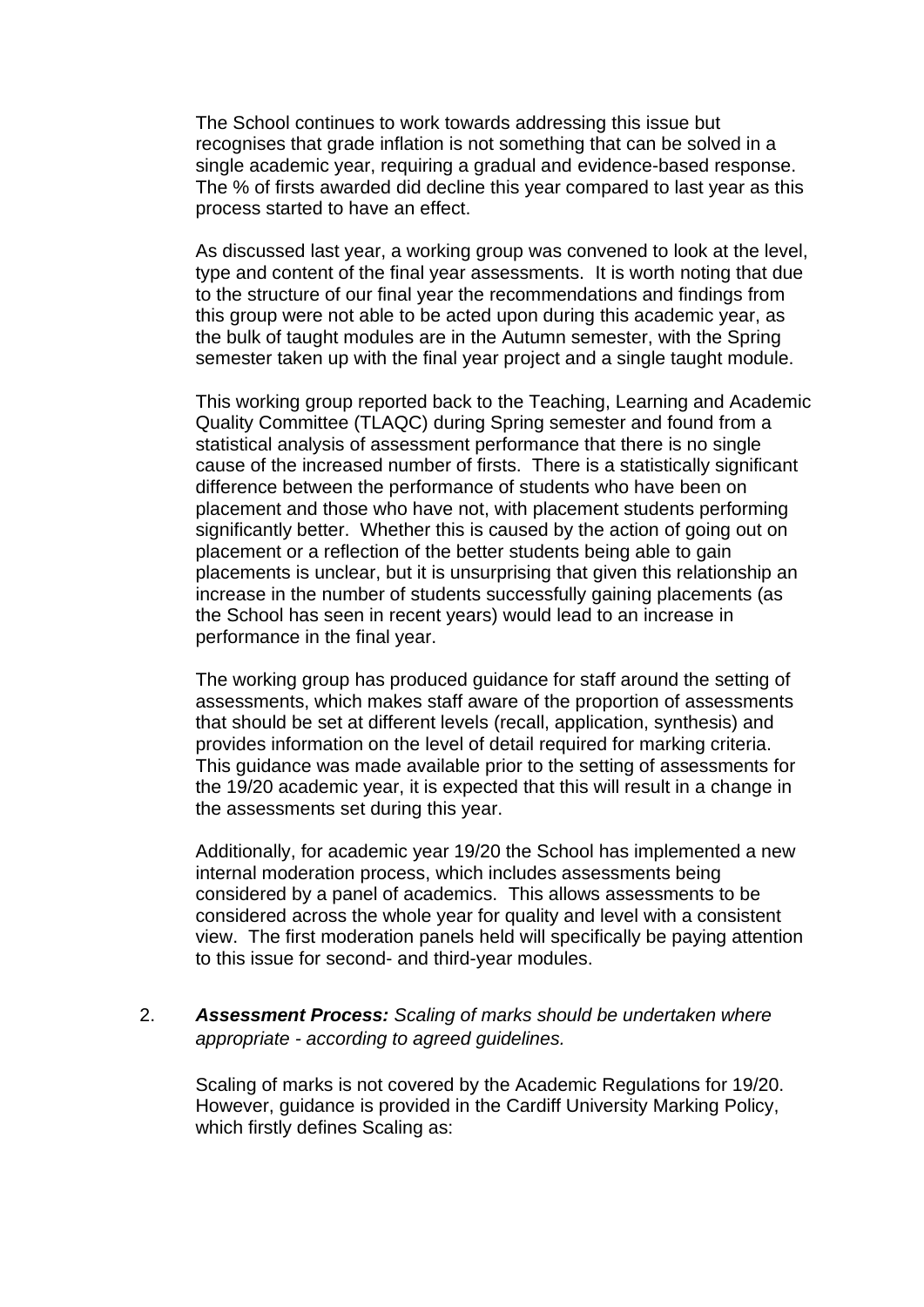"*The mathematical adjustment made to the marks achieved by a cohort of students should the distribution of marks in that assessment be noticeably different to other tasks. Scaling should not normally need to be undertaken, outside of mathematical assessments in which a markedly different set of marks can result*"

It then provides the following guidance about scaling:

"*In a small number of assessments, scaling may need to be undertaken to enable the distribution of marks to be made broadly comparable across different assessments on the same programme. While this is rare, and more often used in disciplines and assessments in which all students can either be awarded very high or very low marks through initial marking (e.g. in mathematical assessments), students should be informed where this is done and how it will be undertaken should it need to be undertaken.*"

Given this guidance in the Marking Policy, the School does not feel that scaling should be expected to be used in anything other than rare cases, where module or assessment results are significantly out of line with other assessments. It cannot consider using scaling across the board to reduce marks and decrease the number of students in the first-class boundary. However, it is recognised that the guidance provided by the marking policy is open to interpretation, and so the School's TLAQC will be directed to create a School policy specifying the exact circumstances within COMSC in which scaling will be applied.

3. *Assessment Process: Communicate outcomes from critical comments on tracking forms.*

We will look to return tracking forms to external examiners following the consideration of external examiner's comments by assessment setters, and make the tracking forms available during external examiner visits.

4. *Assessment Process: Provide more detailed breakdown of marks to make clear how final mark is derived.*

With relation to the final year project marking: a working group within the School is currently looking at the structure and nature of the individual assessment components, the marking criteria, guidance to staff, and the systems and processes used to achieve final marks for the final year project. This group will look at the technical issues around changing the Project Allocation and Tracking System (PATS) to make the marking of final year projects clearer, including the justification and breakdown of marks.

For other assessments: the guidance provided to staff around the setting of assessments provides information on the level of detail required for marking criteria. Marking criteria will be considered by the new internal moderation panel process.